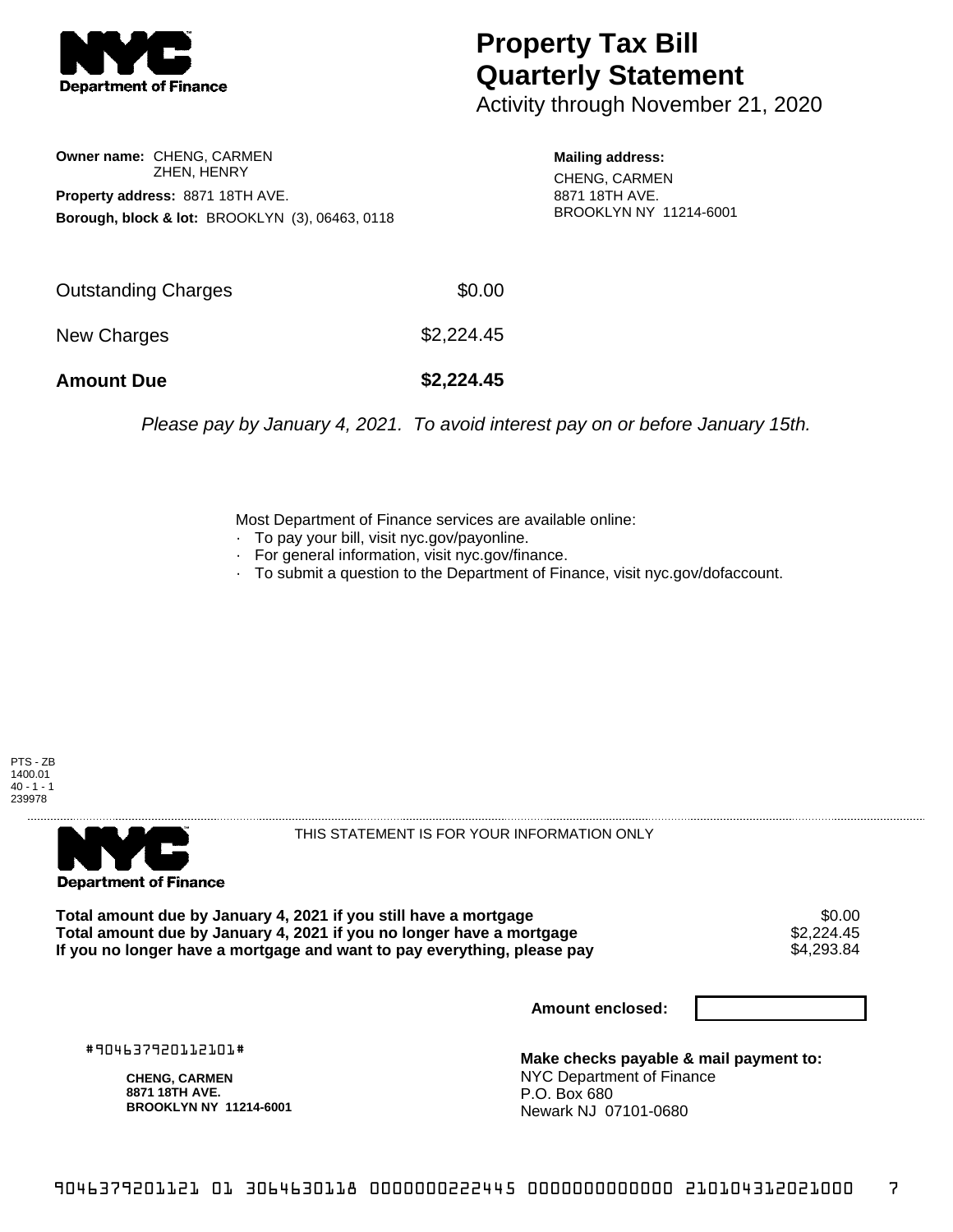

| <b>Billing Summary</b>                                                     | <b>Activity Date Due Date</b> |                         | Amount       |
|----------------------------------------------------------------------------|-------------------------------|-------------------------|--------------|
| Outstanding charges including interest and payments                        |                               |                         | \$0.00       |
| <b>Finance-Property Tax</b>                                                |                               | 01/01/2021              | \$0.00       |
| <b>Star Savings</b>                                                        | 11/06/2020                    |                         | \$74.00      |
| Finance-Property Tax                                                       |                               | 01/01/2021              | \$2,026.67   |
| <b>Star Savings</b>                                                        | 11/06/2020                    |                         | \$74.00      |
| Payment                                                                    | 09/17/2020                    | Cenlar Federal Sav Bank | $$-2,026.67$ |
| <b>Finance-Property Tax</b>                                                |                               | 01/01/2021              | \$2,026.67   |
| <b>Adopted Tax Rate</b>                                                    |                               |                         | $$-24.22$    |
| <b>Star Savings</b>                                                        | 11/06/2020                    |                         | \$74.00      |
| <b>Total amount due</b>                                                    |                               |                         | \$2,224.45   |
| <b>Tax Year Charges Remaining</b>                                          | <b>Activity Date Due Date</b> |                         | Amount       |
| <b>Finance-Property Tax</b>                                                |                               | 04/01/2021              | \$2,026.67   |
| <b>Adopted Tax Rate</b>                                                    |                               |                         | $$-24.22$    |
| <b>Star Savings</b>                                                        | 11/06/2020                    |                         | \$74.00      |
| Total tax year charges remaining                                           | \$2,076.45                    |                         |              |
| If you pay everything you owe by January 4, 2021, you would save:          | \$7.06                        |                         |              |
| How We Calculated Your Property Tax For July 1, 2020 Through June 30, 2021 |                               |                         |              |
|                                                                            |                               | Overall                 |              |
| Tax class 1 - Small Home, Less Than 4 Families                             |                               | <b>Tax Rate</b>         |              |
| Original tax rate billed                                                   |                               | 21.1670%                |              |
| New Tax rate                                                               |                               | 21.0450%                |              |
| Estimated Market Value \$996,000                                           |                               |                         |              |
|                                                                            |                               |                         | <b>Taxes</b> |
| <b>Billable Assessed Value</b>                                             |                               | \$39,697                |              |
| <b>Taxable Value</b>                                                       |                               | \$39,697 x 21.0450%     |              |
| <b>Tax Before Abatements and STAR</b>                                      |                               | \$8,354.24              | \$8,354.24   |
| Annual property tax                                                        |                               |                         | \$8,354.24   |
| Original property tax billed in June 2020                                  |                               |                         | \$8,106.68   |
| Change In Property Tax Bill Based On New Tax Rate                          | $$-48.44$                     |                         |              |

## **Home banking payment instructions:**

- 1. **Log** into your bank or online bill pay website.
- 2. **Add** the new payee: NYC DOF Property Tax. Enter your account number, which is your boro, block and lot, as it appears here: 3-06463-0118 . You may also need to enter the address for the Department of Finance. The address is P.O. Box 680, Newark NJ 07101-0680.
- 3. **Schedule** your online payment using your checking or savings account.

## **Did Your Mailing Address Change?**

If so, please visit us at **nyc.gov/changemailingaddress** or call **311.**

When you provide a check as payment, you authorize us either to use information from your check to make a one-time electronic fund transfer from your account or to process the payment as a check transaction.